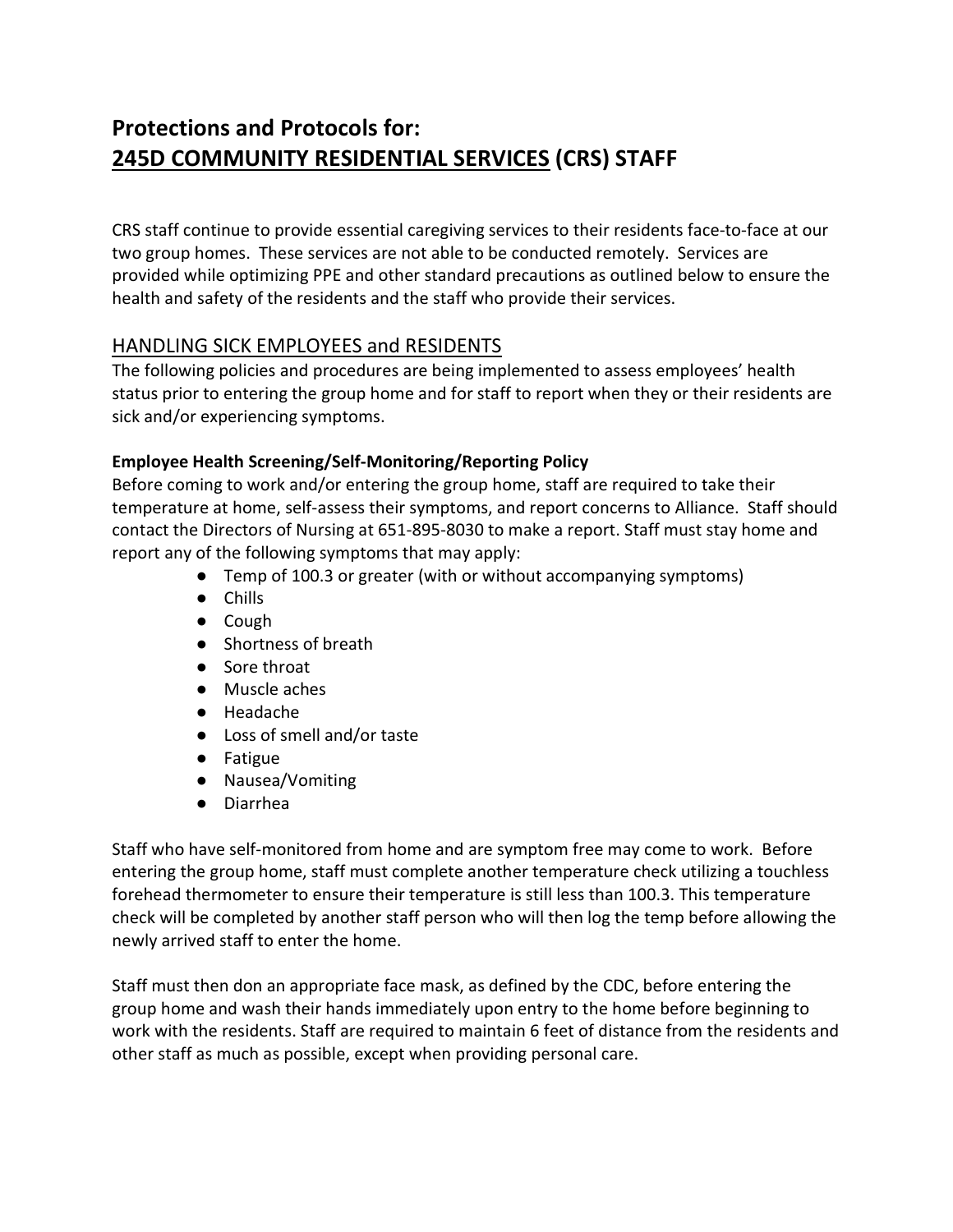Alliance will not make unnecessary medical inquiries but encourage staff who are considered "high risk" or vulnerable to self-identify. When known, Alliance will take care to provide additional precautions to reduce these staff member's risk of exposure.

#### Staff Who Become Sick at Work

If a staff becomes sick at work, they must do the following:

- keep their mask on
- distance themselves from others in the home (isolate if it is safe to do so, and does not put residents at risk)
- contact the House Coordinator and/or other staff immediately to make arrangements for another staff to relieve them

Once back up staff have arrived and residents are not at risk, the ill staff person must:

- leave the group home
- report their symptoms/illness, as required above, and
- follow MDH quarantine guidelines (listed below)

In the case on a staffing shortage and back up staffing cannot be secured, the ill staff must:

- stay on shift but isolate or distance as much as safely possible without putting residents at risk
- remain masked (it is recommended to wear a face mask, as defined by the CDC)
- put on gloves
- not touch their eyes, nose, mouth, or face
- try not to move around or touch things in the home unnecessarily.
- avoid any non-essential cares with residents or tasks in the home.
	- $\circ$  essential personal cares will still need to be given, but the ill staff must then wear a face mask, as defined by the CDC, a face shield and gloves
	- $\circ$  when possible, have the resident receiving personal cares wear a face mask, as defined by the CDC, as well (if they can tolerate it and do not have a health condition that would be complicated by wearing a mask)

#### Resident Health Screening

If a resident is sick or showing symptoms (noted above) of possible COVID-19:

- staff should notify the House Coordinator immediately
- the resident should be moved to their private room and kept separate from the rest of the residents/staff (unless necessary to complete personal cares)
- the ill resident will have a designated staff who will attend to their personal cares while donning full PPEs, including face mask (as defined by the CDC), gloves, gown, and face shield)
- health permitting, the ill resident will also don a face mask, as defined by the CDC.

CRS staff have been informed of these protocols through regular correspondence since March 2020.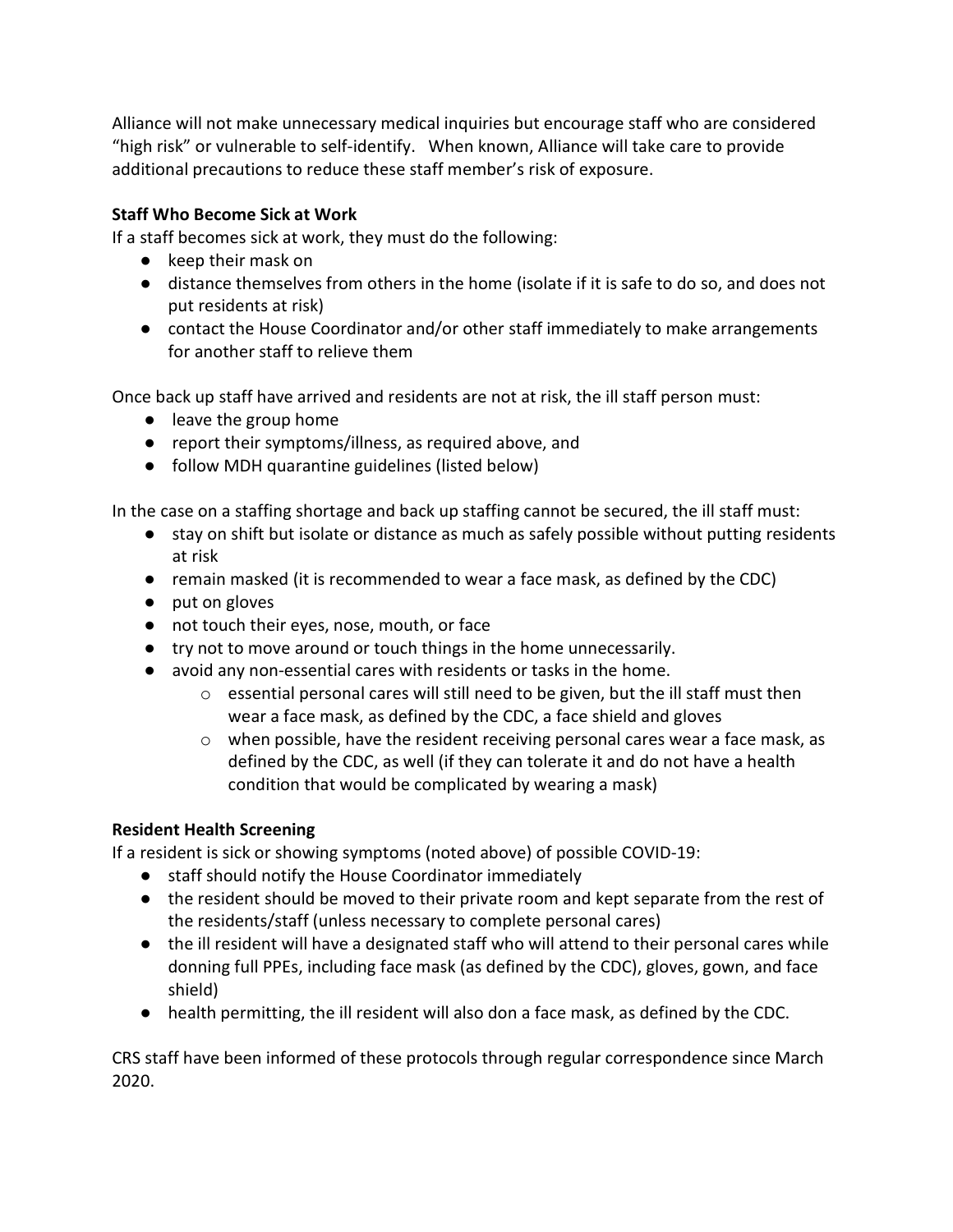#### Returning to Work after Exposure or Potential Exposure

Employees must stay home when they are sick, when household members are sick, or when required by a health care provider to isolate or quarantine themselves or a member of their household. The employee will be permitted to return to work following the conditions that have been set forth per the document, COVID-19 Recommendations for Health Care Workers (state.mn.us) which states the following:

#### IF YOU HAVE NO SYMPTOMS:

- If the exposed employee and/or household member does not show symptoms of COVID-19 ten (10) days after exposure, they can return on the 11<sup>th</sup> day, or seven (7) days after receiving a negative COVID-19 test; however the test needs to be performed on day 5 or later from the exposure date.
- At least 24 hours have passed since recovery, defined as resolution of fever without the use of fever reducing medications **AND** improvement in symptoms.
- Practice of diligent hand hygiene and wearing a medical-grade facemask at all times until 14 days after illness onset.

#### IF YOU HAVE SYMPTOMS:

- If an exposed employee and/or household member develops symptoms of COVID-19, they are required to quarantine for fourteen (14) days if no COVID-19 test is taken. If they receive a positive COVID-19 test, they are required to quarantine ten (10) days from onset of symptoms; if asymptomatic, they are required to quarantine ten (10) days from the date of the positive COVID-19 test.
- When you live with someone who has COVID-19, you should quarantine during the time they might be contagious (their isolation period), as well as the time you could develop COVID-19. This may mean you need to quarantine for 24 days or more. Your 14-day quarantine period starts the day after the last person you live with completes their isolation period. This is usually:
	- o 10 days from the day their symptoms started.
	- o If they didn't have symptoms, 10 days from the day they got tested.
	- $\circ$  Follow the recommendations of your local public health department if you need to quarantine. Options they will consider include stopping quarantine: -After day 10 without testing -After day 7 after receiving a negative test result (test must occur on day 5 or
		- later)
- Employees who are severely immunocompromised but remain asymptomatic throughout their infection should be excluded from work for 20 days following specimen collection.
- Continue to watch for symptoms through day 14 after exposure, even if the quarantine was shortened.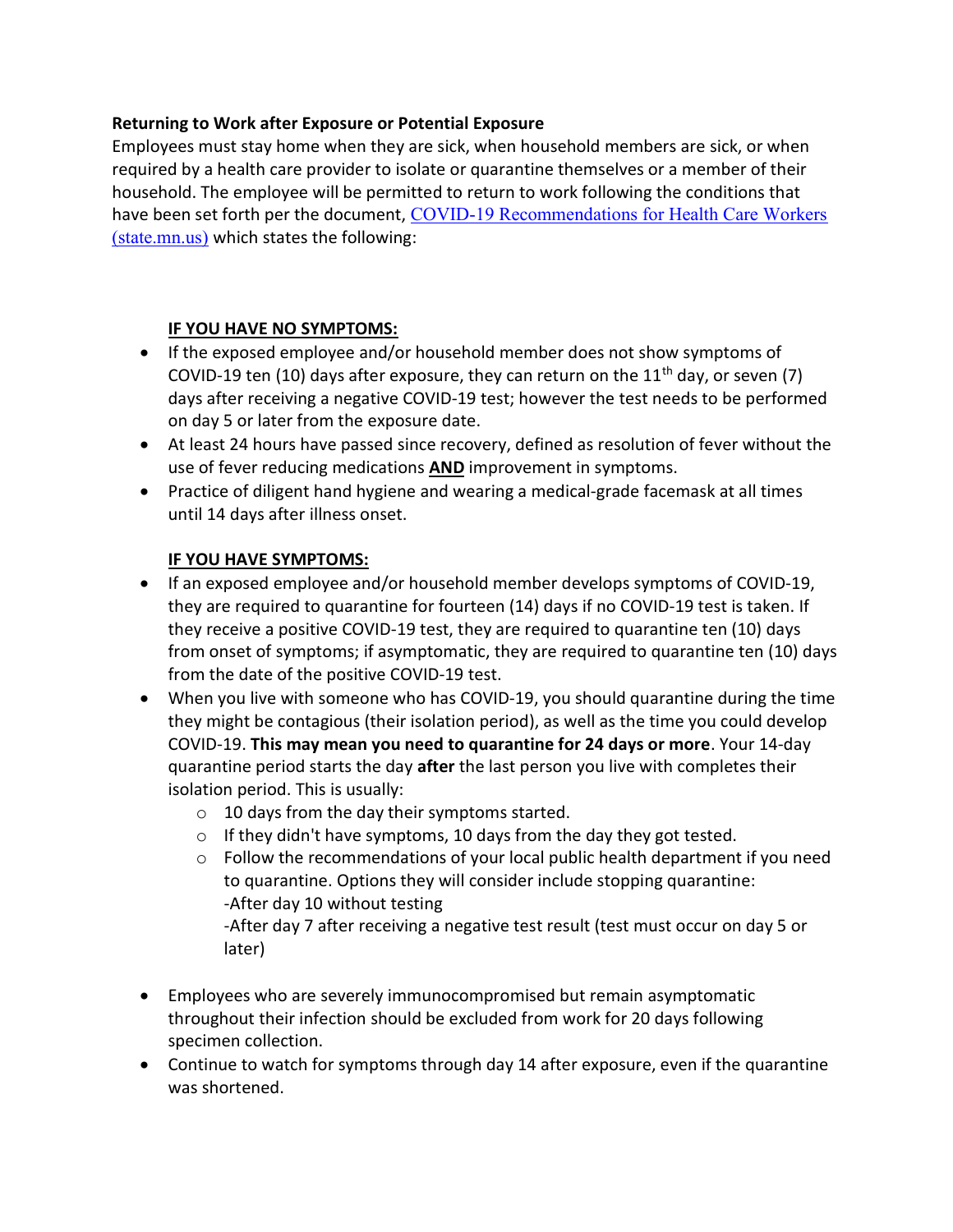#### Who does not need to quarantine?

If you have recovered from COVID-19 in the past 90 days and have close contact with someone with COVID-19, you do not need to quarantine if ALL of the following are true:

- Your illness was confirmed with a positive lab test in the past 90 days.
- You have fully recovered.
- You do not currently have any symptoms of COVID-19.

#### Vaccination

If someone has completed COVID-19 vaccination (two doses in a two-dose series or one dose in a one-dose series) and is exposed, they do not need to quarantine if ALL of the following are true:

- The COVID-19 exposure was at least 14 days after their vaccination series was fully completed.
- The COVID-19 exposure was within 90 days of their final dose of the vaccination series.
- They do not currently have any symptoms of COVID-19.
- MDH recommends testing three to five days after exposure, even if they do not have symptoms.

Regarding vaccination status, if an employee has already started the process of vaccination, we encourage them to complete all doses. If the employee has proof of vaccination, we would still like to have a copy for our records. We do not know what the future will look like for any mandates or other vaccination efforts so it is prudent to prepare for the possibility that it may be required again. All employees will be kept up to date in a timely manner regarding on-going vaccination mandates, updates, or changes.

If you have not yet received a vaccination, the Centers for Disease Control and Prevention (CDC) still recommends that you do so:

"COVID-19 vaccines are effective at protecting people from COVID-19 and help keep adults and children from getting seriously sick. COVID-19 vaccines can reduce the risk of people spreading the virus that causes COVID-19. Getting everyone ages 5 years and older vaccinated can help the entire family, including siblings who are not eligible for vaccination and family members who may be at risk of getting very sick if they are infected.

Adults and children 5 years and older who are fully vaccinated can resume activities that they did before the pandemic. Learn more about what people can do when they have been fully vaccinated. Studies show that COVID-19 vaccines are effective, especially at keeping adults and children from getting seriously ill even if they do get COVID-19. Learn more about the benefits of getting vaccinated. COVID-19 vaccines teach our immune system how to recognize and fight the virus that causes COVID-19. It typically takes 2 weeks after vaccination for the body to build protection (immunity) against the virus that causes COVID-19."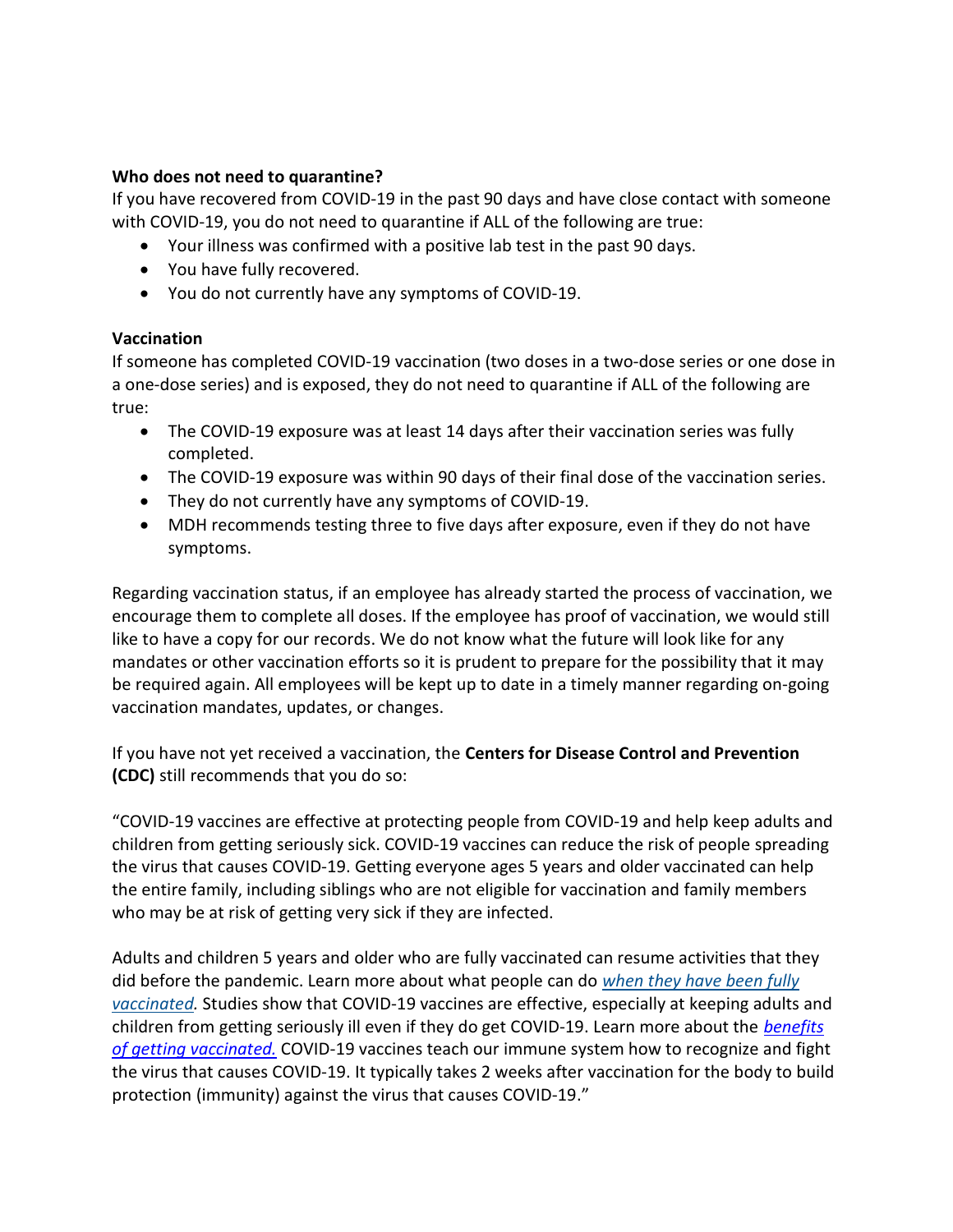#### Staffing Shortages

During staffing crises or staffing shortages, asymptomatic and fever-free staff who have been exposed to a person with COVID-19 may not be able to quarantine for 14 days, and may be required to continue working or return to work. In this case the following should be followed as much as possible during the 14 days from exposure:

- Avoid or severely limit (when possible) providing care to or interacting directly with high-risk residents.
- Practice diligent hand hygiene
- Wear a face mask, as defined by the CDC. Staff must keep the mask on at all times when providing care to a resident and when within 6 feet of any other person. Wearing a face mask, as defined by the CDC, is preferred over a cloth mask during this 14-day period, but if none are available, a cloth mask must be worn.
- Monitor themselves closely for symptoms associated with COVID-19 and measure their temperature daily before going to work. Remain at home and notify their supervisor if they develop symptoms or have a measured or subjective fever.
- Immediately notify their supervisor if at work when fever or symptoms of illness develop.

#### Leave Policy

Leave policies promote staff staying at home when they are sick, when household members are sick, or when required by a health care provider to isolate or quarantine themselves or a member of their household.

- Per FMLA, Alliance will provide up to twelve (12) weeks unpaid leave to eligible staff for a variety of reasons related to family and medical care in accordance with state and federal law requirements. Eligible staff are those who have worked for the company at least twelve (12) months and worked 1,250 hours during the twelve (12) months immediately preceding the start of the leave.
	- o Should a staff not qualify for FMLA, the Benefits Coordinator will work with them regarding reasonable accommodation and/or leave when needed to ensure that the staff is able to stay home without worry when ill.
- CRS staff working 35+ hours a week are eligible to accrue both PTO and Vacation time. Staff are encouraged to use this time, when needed.
	- o Staff who have exhausted or are not eligible for PTO or Vacation will be permitted to take time off, unpaid, when needed.
- Staff have been encouraged to reach out to their House Coordinator with any concerns or accommodation requests to ensure they feel safe and comfortable while working.

#### Exposure Notification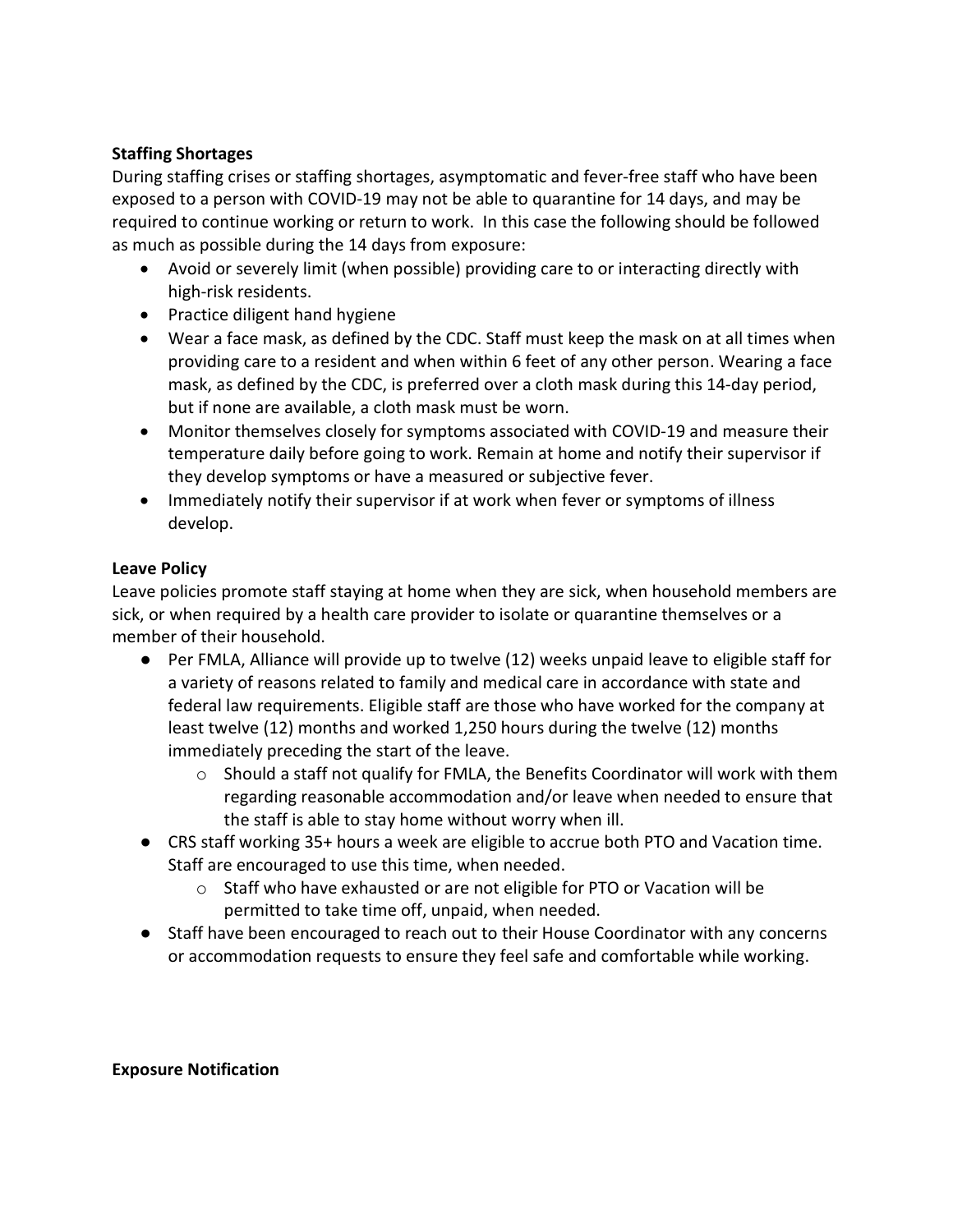Alliance has implemented a policy for informing staff if they have been exposed to a person with COVID-19 at their workplace and requiring them to quarantine for the required amount of time.

- Exposed staff will be notified immediately via phone/email by their supervisor if they have been exposed to a person with COVID-19 at work.
- The identity of the individual with positive COVID-19 will not be released.
- Exposed staff will be sent home and will be required to quarantine as outlined above in the "Return to Work After Exposure or Potential Exposure" section.

#### Privacy of Worker Health Status

A staff person's health status and health information are considered private and will be protected by Alliance.

- All staff health information is protected, kept confidential, and not released. Only the Director of Nursing who received the report will be privy to the name of the staff with COVID-19 or COVID-19 symptoms.
- Any information regarding a staff's health information will be stored outside of the staff's personnel file in a locked and secured area.

## CUSTOMERS, RESIDENTS, VISITORS

#### Corporate Office Building

Alliance's corporate office has opened back up to its customers, clients, and visitors. However, there are only a small handful of employees who continue to work in the building on a daily basis with all other employees working from home remotely. For this reason, it is still recommended to customers, clients, and visitors that all communication with/by our 245D employees occur through phone, email, or video. Please refer to "Protections and Protocols for Administrative Employees" to review requirements for visitors and clients that may enter the building.

#### Group Home Visitors

Visitors are being permitted into the group home, however in order to ensure the health and safety of the residents and staff, the guidelines below must be followed:

- Visits are strongly encouraged to be conducted outdoors, if weather appropriate. If outdoor visiting is not possible, visitors entering the group home must submit to a health screening and temperature check, wear a face mask, as defined by the CDC, wash their hands immediately upon arrival, limit interactions with other residents, and practice social distancing while in the home (unless providing personal care).
- The home/visiting area must be cleaned and disinfected after each visit.
- Staff and residents should wash their hands after interacting with any visitors.
- If staff have any concerns regarding a visitor and the health and safety of the residents or themselves, they are instructed to contact the House Coordinator.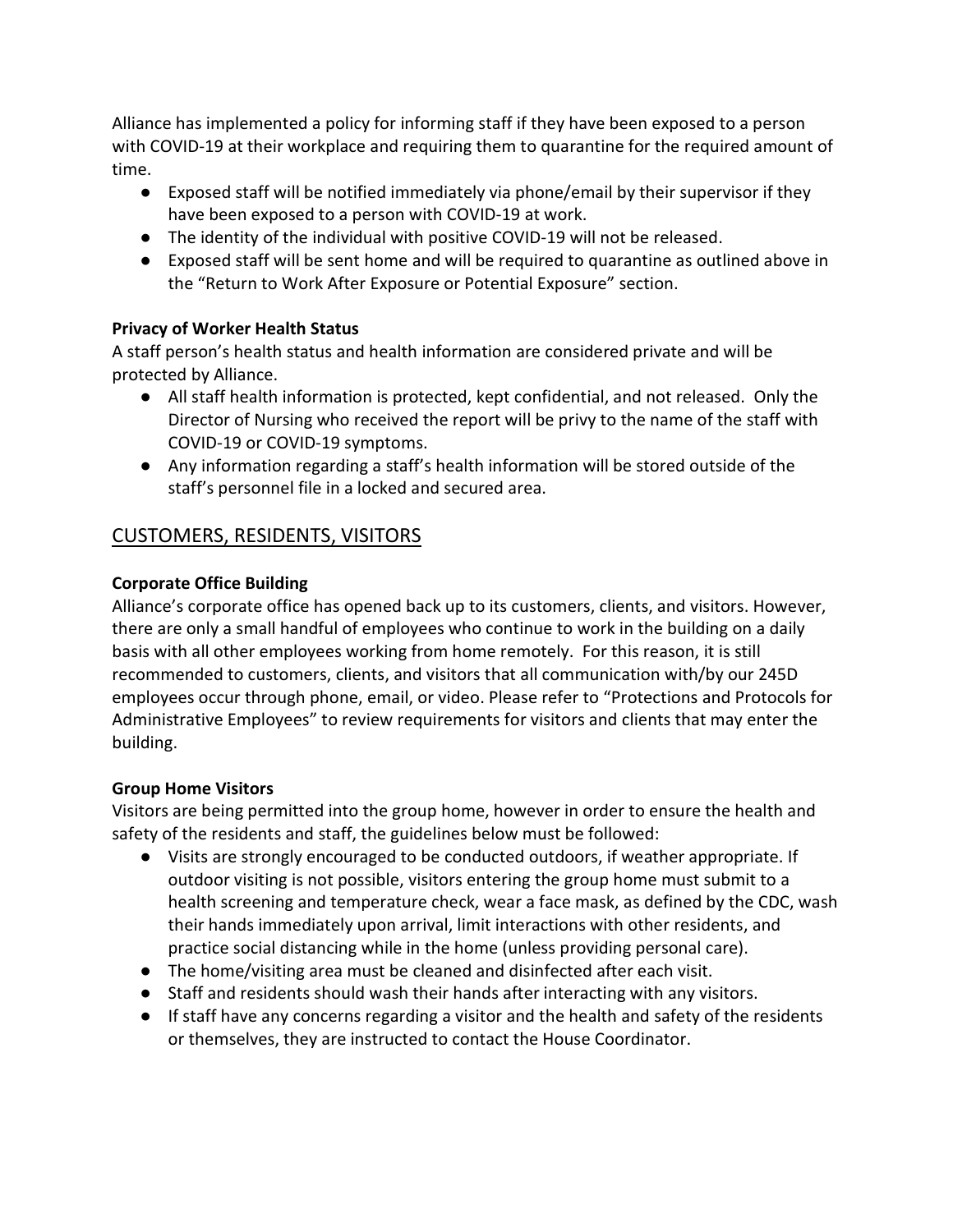## SOCIAL DISTANCING

#### Home Modifications/Adjustments

Common areas of the group home have been modified to allow for proper distancing in the home.

- Living room furniture has been spaced out and turned to face the same direction as much as possible. Residents have identified designated sitting areas for themselves.
- Kitchen dining has been limited to one seat at the dining table and residents stagger their eating times
- 4 out of 6 residents have access to their own bathrooms. If one of the 2 residents sharing a bathroom gets sick, there is an additional  $\frac{1}{2}$  bathroom that would be used to ensure separation
- Additional outdoor seating and visiting areas have been set up and are encouraged to be used, weather permitting.

#### Spacing Protocol

Staff and residents should maintain social distancing of 6 feet from all other individuals in the home as often as possible, except when personal cares are being provided.

- Social gatherings are to be limited.
	- $\circ$  Residents are encouraged to engage in activities outdoors or in their rooms.
	- $\circ$  Common areas should be limited to 1-2 individuals at a time as long as 6 feet of distance can be maintained.
- Only one staff person at a time should be in the staff office unless it is an emergency.
- Staff meetings should be held remotely, electronically, or outdoors as appropriate. Staff also utilize a daily communication log.
- Residents should not enter any other resident's bedroom or bathroom at this time.
- Residents are not allowed in the staff office.
- Staff should limit entering a resident's room as much as possible to reduce potential for cross-contamination, unless required for supervision, personal care or other necessary tasks related to resident care.
- Staff should follow any other resident-specific infection control guidelines as directed by the plan of care and the 245D Program Manager/House Coordinator.
- See "Transportation" section for information on distancing during community travel.

## HYGIENE, PPE, AND SOURCE CONTROL

Basic infection prevention measures and universal precautions are being implemented at our workplaces at all times.

#### Hygiene

All staff and any permitted visitors entering the group home are required to wash or sanitize their hands immediately upon entering the home and before they leave the home.

● Staff are instructed to wash their hands for at least 20 seconds with soap and water frequently throughout the day, but especially at the beginning and end of their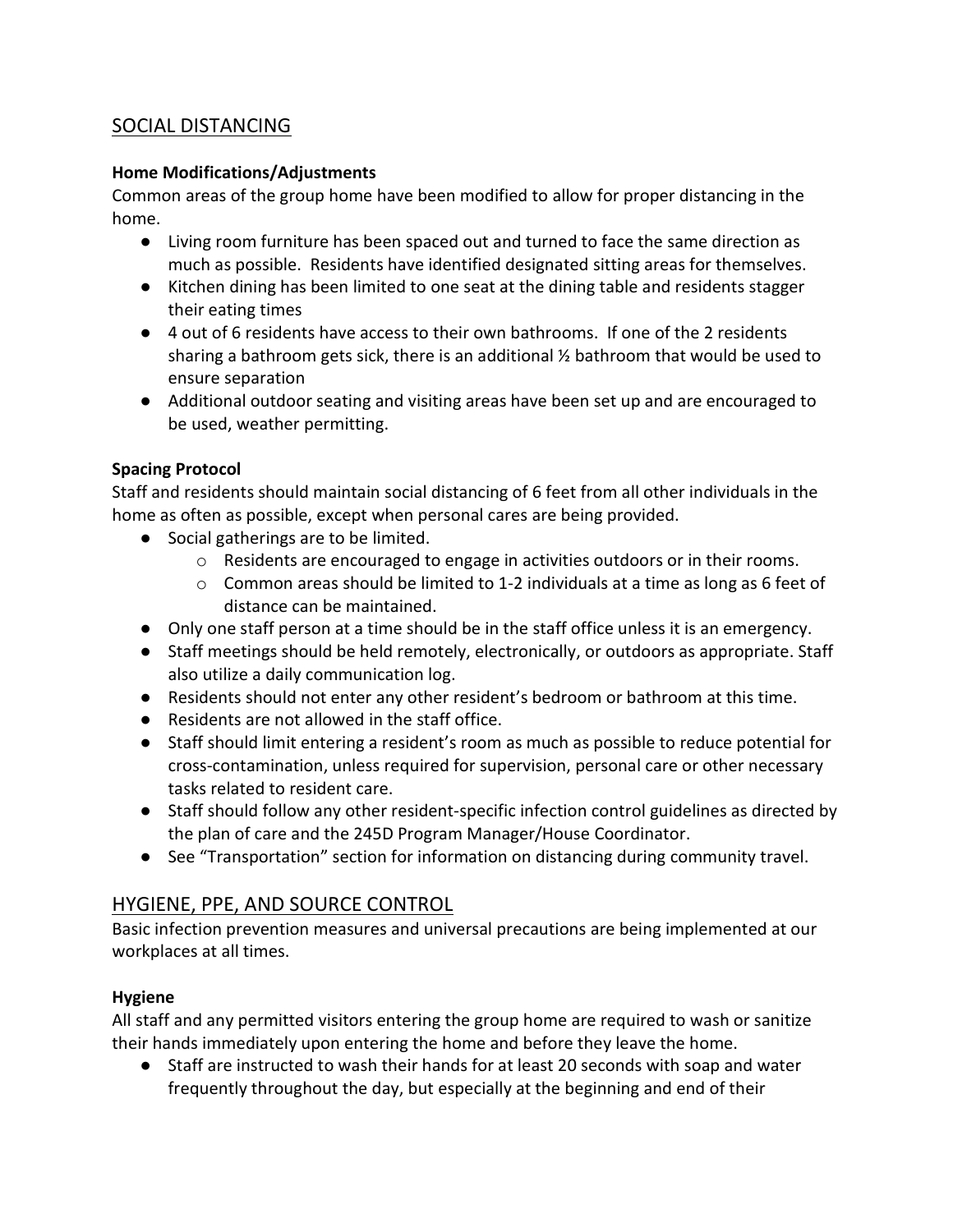day/shift, prior to and after providing personal cares, prior to and after any mealtimes, prior to and after being in a public place, and after using the restroom, blowing their nose, coughing, or sneezing.

- Disposable paper towels are provided and should be used and then discarded in provided trash receptacles.
- Signage is posted in all restrooms with detailed instructions on how to thoroughly and properly wash hands and cover coughs.
- Hand-sanitizer dispensers (that use sanitizers of greater than 60% alcohol) are at locations throughout the workplace so they can be used for hand hygiene in place of soap and water, if necessary, as long as hands are not visibly soiled.
- Staff will be encouraged throughout the day to wash and/or disinfect hands and will be allowed proper time in the day to accomplish this infection control protocol.

CRS staff should encourage residents to practice the same hygiene methods and reiterate the importance of these practices on a regular basis to ensure health and safety for all.

#### Personal Protective Equipment (PPE)/Face Masks

Staff are required to wear a face mask, as defined by the CDC, that covers their mouth and nose. All staff and visitors must wear a face mask, as defined by the CDC, when entering the group home and for the duration of their shift.

- Staff are provided with face masks, as defined by the CDC, by our corporate office.
- When providing close personal care, staff should wear gloves and a face mask, as defined by the CDC.
- If a resident is ill or suspected to be ill, they should wear a face mask, as defined by the CDC, unless doing so would present a further health or breathing risk. We cannot require a resident to wear a mask in their home.
- When caring for a resident who is ill or suspected to be ill and/or is under quarantine, designated staff must wear an appropriate face mask, as defined by the CDC, gloves, face shield and gown (provided by Alliance and stocked at the group home).

#### Source Controls

- Staff are instructed to cover their mouth and nose with their sleeve or a tissue when coughing or sneezing (even when wearing a mask), and to avoid touching their face, particularly their mouth, nose, and eyes, with their hands.
- Staff are expected to dispose of provided tissues in proper trash receptacles and wash or sanitize their hands immediately afterward.
- Residents should avoid placing toothbrushes directly on counter or sink surfaces. Individual totes must be used for personal items.
- Towels and bathroom supplies should not be shared between residents.
- Training on respiratory etiquette has been communicated via email memos to staff.
- Staff are expected to keep their food individualized and not share any food or drinks with residents or other staff members.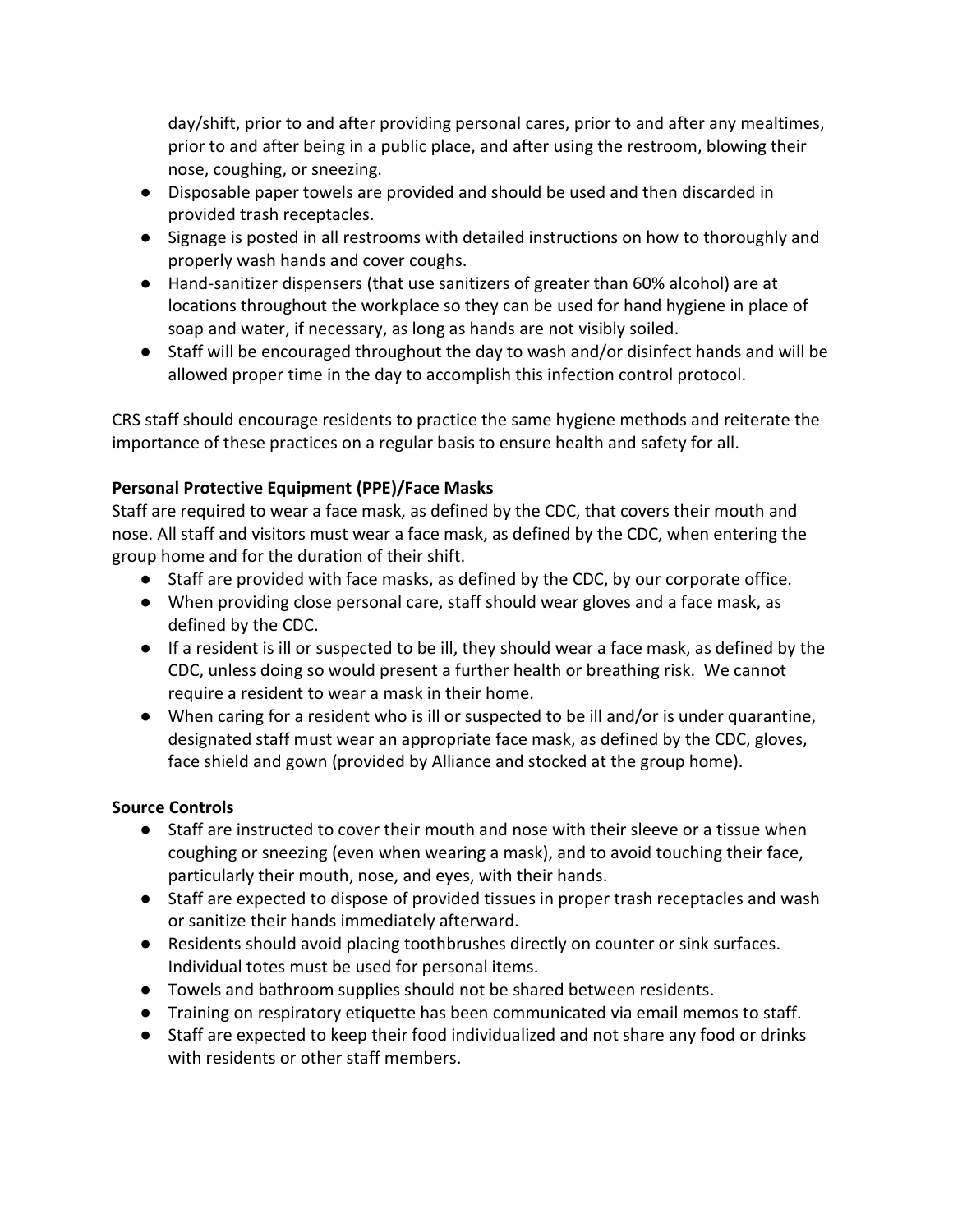## CLEANING, SANITIZING, AND DISINFECTING

Regular practices of cleaning and disinfecting have been implemented, including a detailed schedule for routine cleaning and disinfecting of work surfaces, the company vehicle, shared spaces, and areas in the work environment, including restrooms and eating areas. Frequent cleaning and disinfecting are being conducted of high-touch areas, including light switches, remote controls, door handles, railings, etc.

- daily shift-specific cleaning schedules and checklists are utilized to ensure all areas are cleaned and disinfected by designated staff throughout the day. This list includes restrooms, eating areas, common areas, shared equipment, and high touch areas such as door knobs, light switches, railings, countertops, etc.
- personal equipment, tools, supplies, phones, etc are not to be shared. Items that cannot be sanitized should be separated by resident in designated areas or bins (i.e. craft supplies)
- laundered items should be washed on the warmest appropriate water setting and items should be dried completely

After persons suspected or confirmed to have COVID-19 have been in the residential program, staff must:

- close off areas visited by the ill persons
- open outside doors and windows and use ventilating fans to increase air circulation in the area (weather appropriate)
- clean and disinfect common areas where staff/others providing services may come into contact with ill persons or areas touched or visited by ill persons

Appropriate and effective cleaning and disinfecting supplies are available for use in accordance with product labels, safety data sheets and manufacturer specifications, and are being used with required PPE for the product. These products, which meet EPA's criteria for use against SARS-COV-2, are used to disinfect Alliance's building and workspaces.

#### FOOD PREPARATION AND MEAL TIME

- Residents and staff must wash their hands before and after meal preparation and dining.
- Residents will dine one at a time at the kitchen table.
- Staff will clean and disinfect the dining area before and after each resident's meal time.
- Disposable plates, cups and cutlery will be used at this time.
- No food, drink, or condiments will be shared between residents.
- Staff must bring their own food and drink to the group home and store independently from residents' food.

## TRANSPORTATION and COMMUNITY OUTINGS

● Staff must continue to wear face masks, as defined by the CDC, when providing transportation in company or personal vehicles.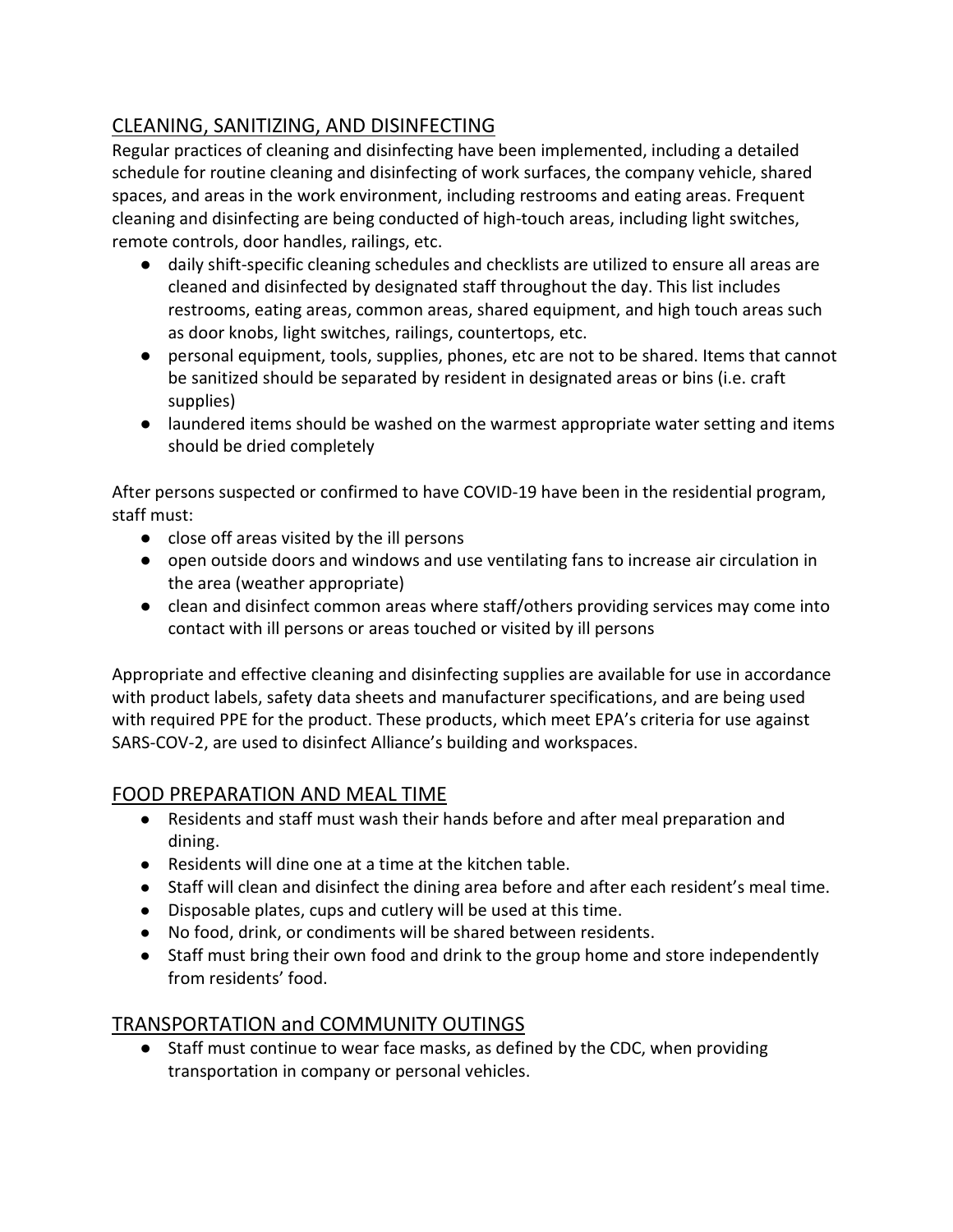- Residents may be encouraged to wear face masks, as defined by the CDC, during transport, but not required.
- Use of public transport should be avoided or limited.
- Limit the number of individuals in the vehicle to 1 resident/1 staff as much as possible.
- Wash hands before and after using the vehicle.
- Disinfect the inside of the vehicle after each use.
- Do not recirculate air while in the vehicle. Open windows when possible.
- Remind residents of the requirement of wearing a face mask, as defined by the CDC, in public indoor places (unless prevented by health condition), and the importance of washing hands and following social distancing guidelines when out in the community.

## GROUP HOME SYSTEMS AND VENTILATION

- The maximum amount of fresh air should be brought into the home by opening windows and doors as much as possible.
- Minimize air flow flowing across people by repositioning seating and fans as necessary.
- Home systems including water, plumbing, electrical, heating, ventilation, and air conditioning (HVAC) systems will be maintained as required to ensure proper functioning.

## MAIL, PPE DISTRIBUTION, and TIMECARDS

#### Mail and Package Service

Please refer to our "Protections and Protocols for Administrative Employees" for information regarding mail and package service.

#### Distribution of PPE

Alliance provides PPE supplies to 245D Residential employees for pick up or mailing from our corporate office building. Social distancing practices always apply.

- Local employees:
	- $\circ$  The housing coordinator is able to pick up the PPE supplies at the corporate office building as long as they are following the "Protections and Protocols for Administrative Employees" and follow those protocols while present in the office.
	- $\circ$  The Director of Nursing or receptionist will set the PPE supplies up at the front desk for the housing coordinator to pick up, utilizing contactless delivery.
- Remote employees:
	- $\circ$  The housing coordinator will let the Directors of Nursing know when they are low on PPE supplies. The Directors of Nursing will then have medical supply ship the requested PPE directly to the group home.